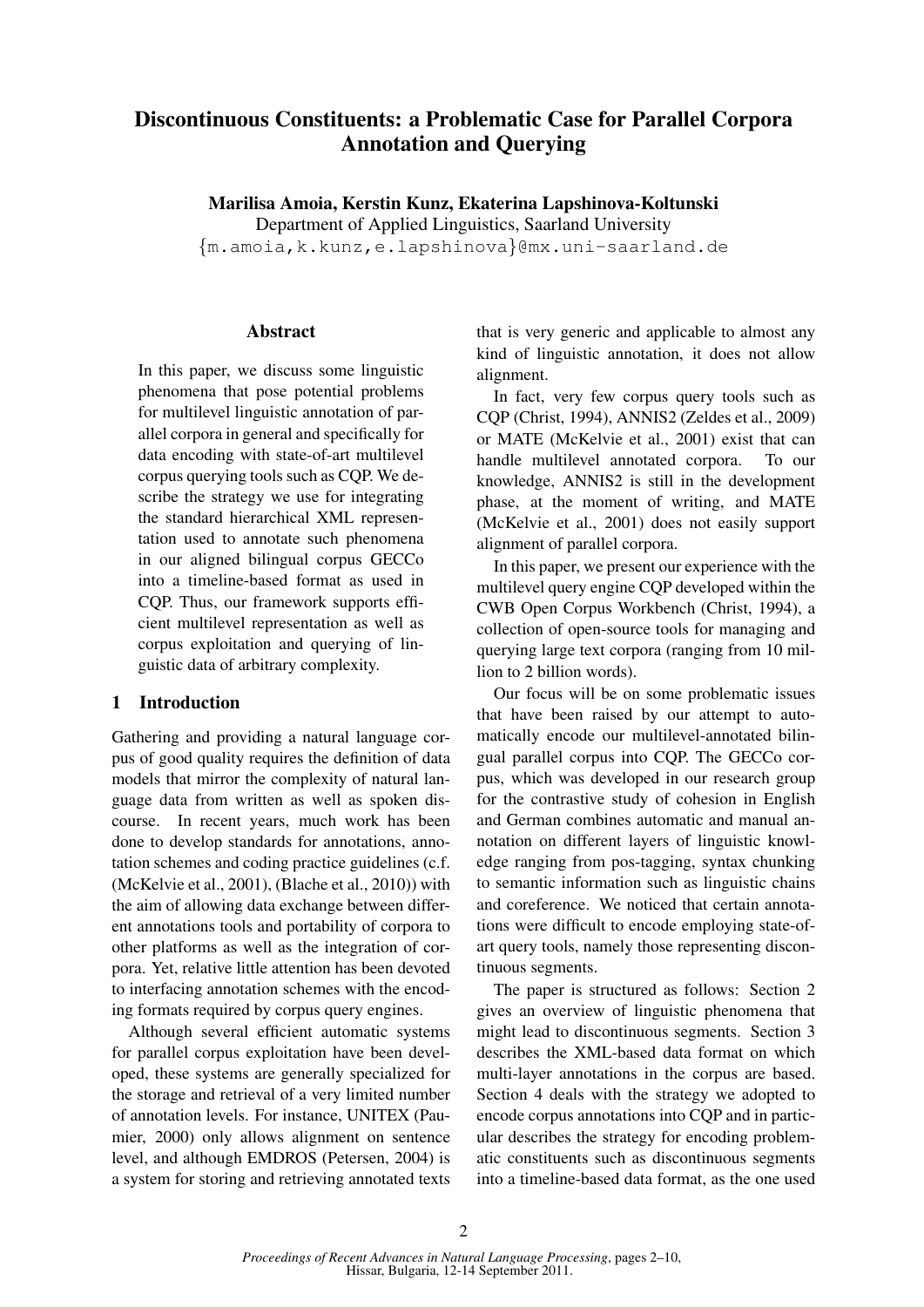by CQP, so as to allow corpus querying and exploitation. Section 5 concludes with pointers for future research.

## 2 Differences in Information Distribution between English and German

This section is concerned with differences in information distribution between English and German as these complicate annotation and exploitation of parallel corpora. Here, structural shifts between originals and translations have turned out to be particularly problematic in view of semiautomatic annotation and querying of translational equivalents or extraction for further processing. They cause discontinuity in cases where the translational equivalents are aligned on the basis of semantic criteria<sup>1</sup>.

#### 2.1 Contrasts between English and German

General differences between English and German such as case marking and word order (see e.g. (Hawkins, 1986), (Koenig and Gast, 2007), (Steiner, 2001) and (Teich, 2003)) are believed to have implications with respect to the positional options for the integration of information into sentences. For instance, (Doherty, 2004) but also (Teich, 2003) and (Steiner and Teich, 2004) note that the order of information is more flexible in English at the beginning of declarative main clauses where more than one constituent may occur before the verb complex. In contrast, German offers more structuring options after the finite verb (in the Mittelfeld) and an additional option behind the non-finite verb (Nachfeld). This is due to the topological peculiarity of the German verbal bracket. Fabricius-Hansen (1999) highlights the tendency of German to structure experiential meaning more vertically and metaphorically in contrast to a more horizontal and congruent distribution of information in English. She indicates "recursive compounding, repeated nominalization, heavy prenuclear and postnuclear noun phrase modification, and accumulation of adverbial adjuncts" (Fabricius-Hansen, 1999) as grammatical features that enhance hierarchical information packaging. In summary, the differences between English and German described above

<sup>1</sup>We opted for a semantic alignment as we assume that only this kind of annotation provides the information necessary for studying English-German contrasts in information distribution and further phenomena of cohesion.

may provoke the following relevant shifts between originals and translation: Meaning that is expressed inside phrases in German may be expressed by a subordinate or main clause or may appear in a separate sentence in English. Meaning that is expressed in a medium sentence position in German may be shifted to the beginning or end of a sentence or be incorporated in a separate sentence in English. As a consequence of these shifts we assume that meaning may be conveyed in English by a contiguous element at one particular position, while corresponding meaning may be realized in German by separate elements in different syntactic positions. We thus expect a higher number of discontinuous segments in German, both at phrase and at clause level. In the following section of this paper some examples of discontinuous segments will be discussed.

## 2.2 Some examples for discontinuous segments

We now go on to examine some stretches of text from the GECCo corpus in which discontinuous segments are encoded in case of semantic alignment. In German, discontinous segments at sentence level may be caused by a tendency to encode relevant information in the form of complex appositions in a middle position of the sentence:

- $(1)$  a. Dieser Lösung und das ist für mich das Wunder - haben zum Schluss alle zugestimmt:
	- b. The miraculous thing for me was that in the end everyone agreed to this solution:

In the German original (1a), relevant and focused information is inserted as a clausal apposition into another sentence, without being related to one specific constituent. The same meaning is expressed in the English translation (1b) by the subject and predicate of the main clause turning the predicate plus arguments of the German main clause in a subordinate clause. The alignment of translational equivalents therefore requires the annotation of a discontinuous segment. Below is an example of a discontinuous segment in German that is not only annotated for alignment of translational equivalents but also for the annotation of coreference.

(2) a. Sehr erfolgreich ist - und das bestätigen mir vor Ort nicht nur sozialdemokratische Kommunalpolitiker - das Förderprogramm InnoRegio.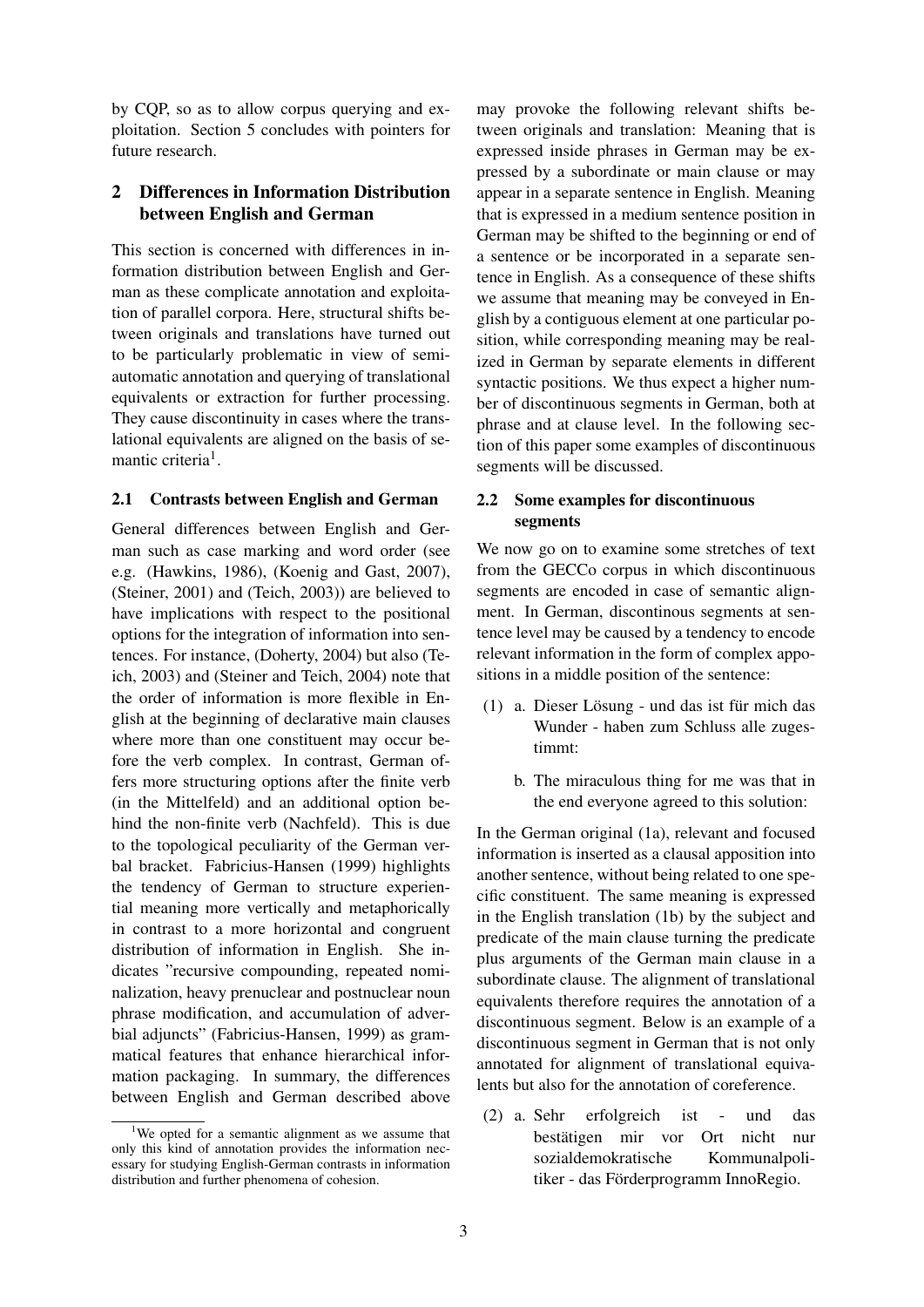b. The InnoRegio funding programme has been very successful – something local politicians, and not just Social Democrats, have confirmed.

In the German original (2a), a clausal apposition is again inserted into another main clause. However, the anaphoric pronoun *das* in the apposition refers to the whole main clause. Thus, the latter has to be annotated as discontinuous segment in order to mark it as the antecedent of the pronoun. In the English translation (2b), the apposition is retained but appears after the main clause, without splitting it into two linear parts. Thus only one continuous element needs to be segmented in the translation for the annotation and alignment of the antecedent. Another cause of discontinuous segments on sentence level are prepositional phrases which, are again distributed more freely in German than in English.

- (3) a. Dieser Konsens ist trotz aller möglichen Vorbehalte ein hohes politisches Gut.
	- b. Despite all possible reservations, this consensus is a key political asset.

A prepositional phrase functioning as an adverbial occurs after the predicate (in the Mittelfeld) in German (3a) but is moved to the beginning of the sentence in the English translation (3b). Consequently, alignment of the main clause according to semantic criteria would result in a discontinuous segment in German but not in English.

- (4) a. Dieser Konsens ist, trotz aller möglichen Vorbehalte, ein hohes politisches Gut, das die Stiftung "Erinnerung, Verantwortung und Zukunft" im Kuratorium unter Leitung von Botschafter Kastrup und durch den Vorstand aus Dr. Jansen, Dr. Bräutigam und Botschafter Primor erhalten muß.
	- b. Despite all possible reservations, this consensus is a key political asset which the Foundation "Remembrance, Responsibility and the Future" must preserve on its Board of Trustees. The latter is chaired by Ambassador Dieter Kastrup. Board of Trustees members Michael Jansen, Hans-Otto Bräutigam, and Ambassador Avi Primor were elected the foundation's executive officers.

In the German excerpt, a prepositional phrase functioning as an adverbial occurs in the Mittelfeld (4a) before the right verbal bracket. The meaning of this PP is realized in a separate sentence in the English translation (4b). A meaningbased alignment of the first English sentence therefore includes a discontinuous element in the German original.

Discontinuous segments on phrase level in German may be due to distinct NP pre-modification conventions (see (Koenig and Gast, 2007), (Doherty, 2004), (Fabricius-Hansen, 1999) and (Teich, 2003)). In contrast to English, merely prepositional phrases and finite relative clauses follow the head noun in German. Constructions of medium complexity are usually placed before the head noun. These contrasts may complicate coreference chaining, on the one hand, and alignment of elements of these chains in the parallel corpora, on the other hand.

- (5) a. über zwei Zeilen Lagerhäuser blicken wir auf [das strömungslose Grau des Hafenbeckens und auf die Landzunge, die sich zwischen ihm und dem Fluss erstreckt] A1. Seit Menschengedenken gehört [dieses auf drei Seiten von Wasser umgebene Gelände]  $B1$  der chemischen Industrie.
	- b. We look across two rows of warehouses at [the motionless grey surface of the harbor basin and the tongue of land that extends between it and the river $]$  $A2$ . Enclosed on three sides by water. [this area]  $B2$  has been a preserve of the chemical industry for as long as anyone can remember.

The German antecedent (A1) and its English translational equivalent (A2) exhibit similar NP structures. At the same time, there are some positional differences between the German anaphor (B1) and the corresponding anaphor in the English translation (B2): While the German noun phrase contains several premodifying elements, the English anaphor only consists of the demonstrative determiner and the head noun. The reason for this is that the non-finite predicate argument construction "auf drei Seiten von Wasser umgebene" inserted between the demonstrative determiner and the nominal head in German could not be realized as premodifier in English. The translator chose to separate it from the rest of the noun phrase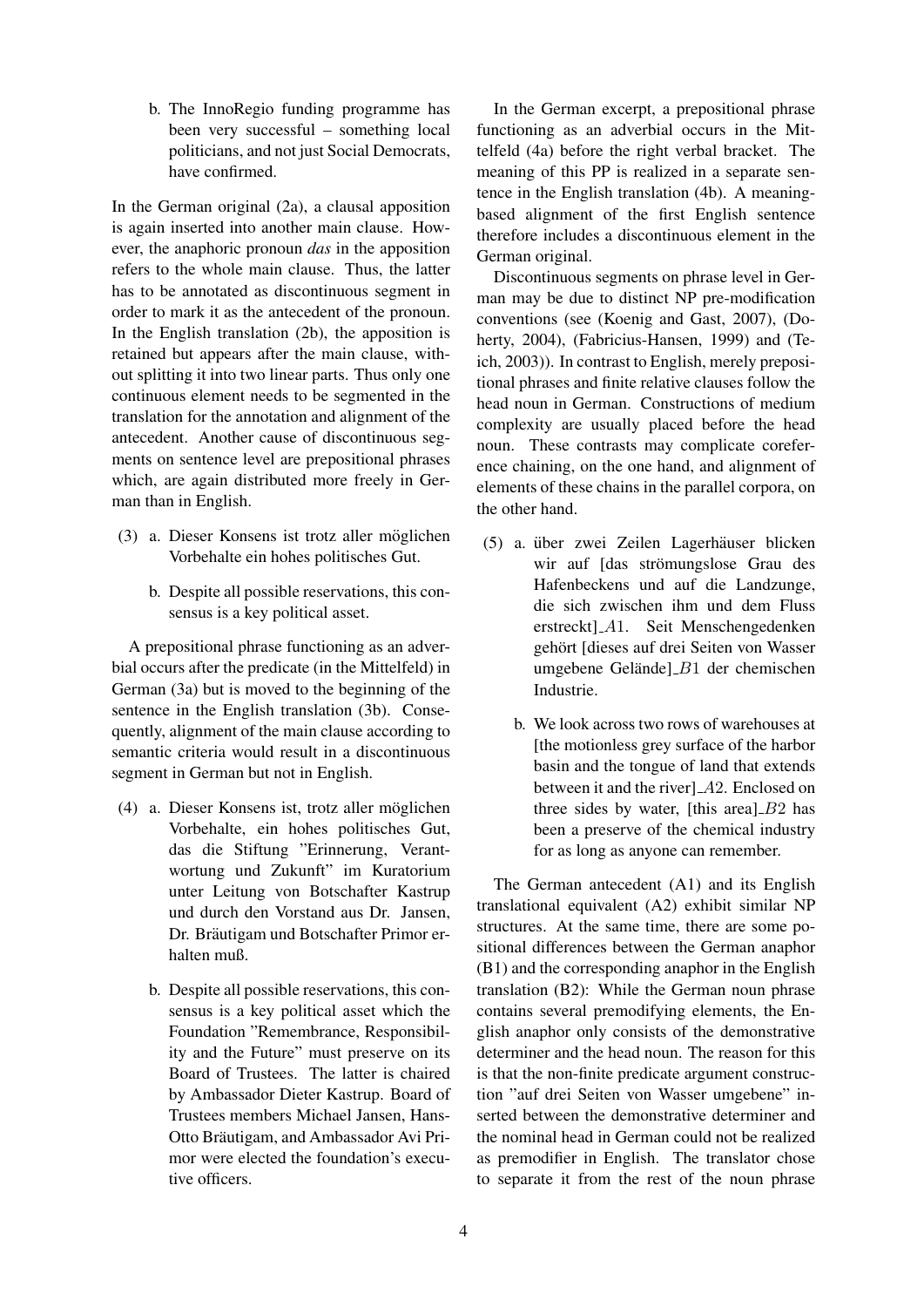and transformed it into an adverbial clause functioning as a clausal adverbial at sentence level. Hence, semantic alignment of the English subject "this area" results in the annotation of a discontinuous segment in German, consisting of "diese" and "Gelände". Flexible positioning of complex NP postmodifiers in German may also yield discontinuous segments:

- (6) a. This occurred just after I took a turning and found myself on a road curving around the edge of a hill.
	- b. Dies geschah kurz nach einer Abzweigung, als ich mich plötzlich auf einer Straße befand, die in Kurven an einem Hang entlangführte.

The relative clause occurs after the nominal head in both the English original and its German translation. However, the heavy NP shift enables the German relative clause to be postponed after the predicate. The alignment of the corresponding relative clauses entails annotating a discontinuous element in German.

- (7) a. Aber wenn die Notwendigkeit von Reformen besser verstanden wird, als die Bereitschaft verbreitet ist, diese zu un $textützen$  (...)
	- b. However, if the awareness of necessary reforms is greater than the willingness to support these reforms (...)

In the example above, the infinitive plus argument postmodifying the NP head "Bereitschaft" occurs after the predicate, while the corresponding infinitive construction appears directly after the NP head "willingness" in English. The alignment of both noun phrases requires the creation of a discontinuous segment in German.

Although we assume that the number of discontinuous segments may be higher in the German than in the English corpus, for the reasons highlighted above, note should be made of the fact that English-German contrasts may also trigger discontinuous elements in the English corpus as illustrated by the following example:

(8) a. What is now clear from the historical evidence of the last century is that in every case where a poor nation has significantly overcome its poverty, this has been achieved while engaging in production for export markets and opening itself to the influx of foreign goods, investment and technology; that is, by participating in globalization."

b. Anhand der historischen Beweise des letzten Jahrhunderts ist jetzt klar, da in jedem Fall, in dem eine arme Nation ihre Armut in beträchtlichem Maße uberwunden hat, dies durch die Produk- ¨ tion für Exportmärkte und die eigene Öffnung für ausländische Waren, Investitionen und Technologie geschah - das heißt, durch die Beteiligung an der Globalisierung."

Pseudo-cleft constructions as employed in the example above are a rather frequent strategy in English for realizing clauses as subjects in Theme position (see (Teich, 2003)). Equivalent constructions are relatively rare in German, and indeed, the meaning of the English pseudo-cleft clause is realized as a main clause in the German translation. As a consequence, the complex prepositional phrase of the English pseudo-cleft is moved to the beginning of the sentence in German. An alignment of these two PPs therefore entails the creation of other discontinuous segments in the English original.

Other differences between English and German causing discontinuous segments especially in English may result from the greater availability of non-finite verb constructions or a more verbal realization of meaning in general.

## 3 Annotation of Parallel Corpora

## 3.1 GECCo: A Multilingual Parallel Corpus

Our multilingual parallel corpus GECCo, which is an extended version of the CroCo corpus (cf. (Neumann, 2005)), was specifically designed to support contrastive studies of English and German texts as described in the above examples. To our knowledge, it represents one of the few existing resources containing annotation of cohesive devices in parallel multilingual corpora. This type of information plays a crucial role not only in contrastive linguistics and translation studies but also in numerous NLP research areas. Most of the information encoded in the corpus was annotated manually. Further, the corpus includes manual clause alignment.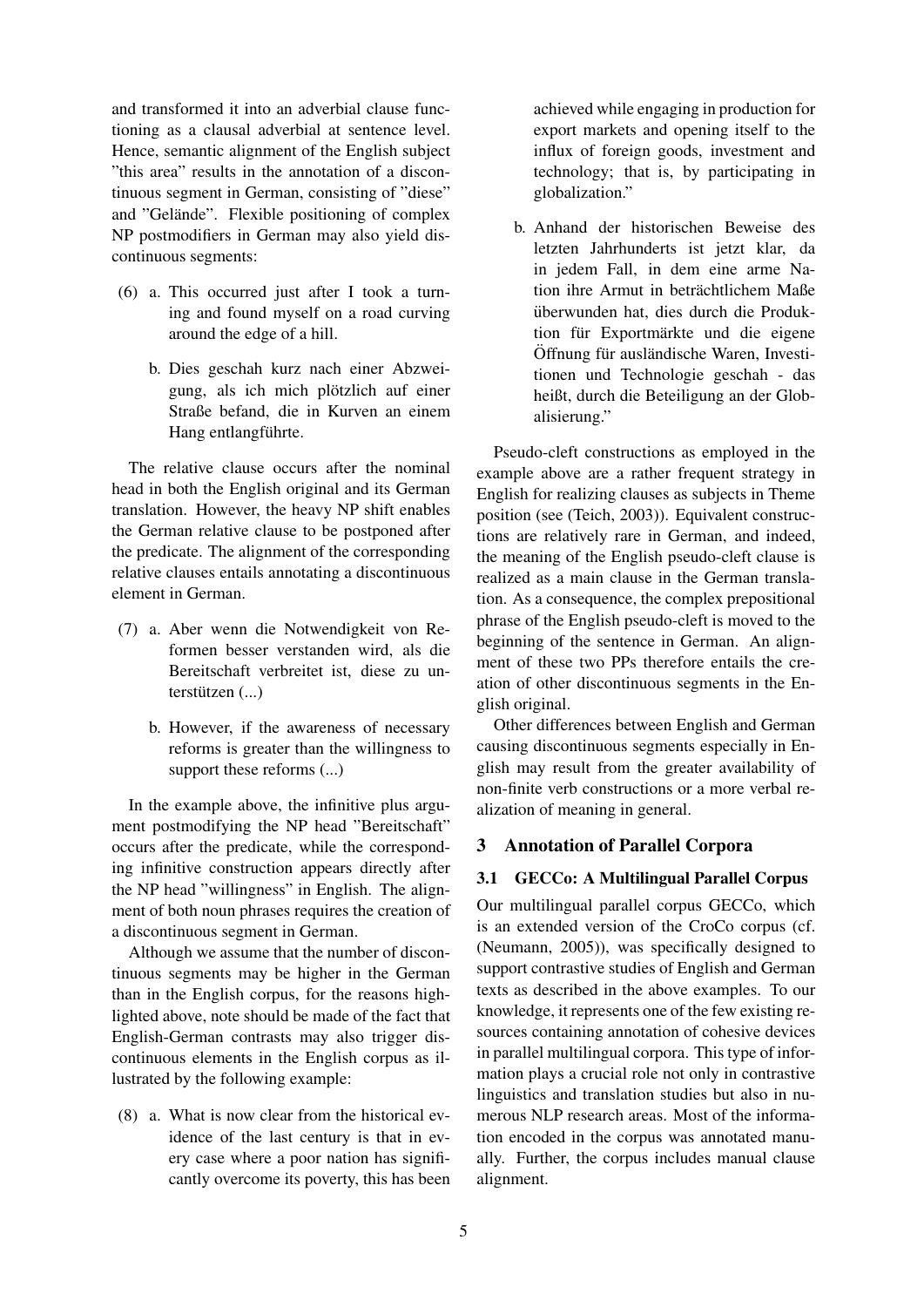| <b>Aligned Clauses</b>                                                                                                                                                                                                                                    |                                                                                                                                                                                                                          |
|-----------------------------------------------------------------------------------------------------------------------------------------------------------------------------------------------------------------------------------------------------------|--------------------------------------------------------------------------------------------------------------------------------------------------------------------------------------------------------------------------|
| English:                                                                                                                                                                                                                                                  | German:                                                                                                                                                                                                                  |
| [when they put it back in] $_{cl.53\_EN}$                                                                                                                                                                                                                 | [wenn sie es wieder einsetzten] $_{cl:40~GE}$                                                                                                                                                                            |
| <b>Word Layer</b>                                                                                                                                                                                                                                         |                                                                                                                                                                                                                          |
| English:                                                                                                                                                                                                                                                  | German:                                                                                                                                                                                                                  |
| <token id="t310" string="when"></token><br><token id="t311" string="they"></token><br><token id="t312" string="put"></token><br><token id="t313" string="it"></token><br><token id="t314" string="back"></token><br><token id="t315" string="in"></token> | <token id="t326" string="wenn"></token><br><token id="t327" string="sie"></token><br><token id="t328" string="es"></token><br><token id="t329" string="wieder"></token><br><token id="t330" string="einsetzten"></token> |
| <b>Chunk Layer</b>                                                                                                                                                                                                                                        |                                                                                                                                                                                                                          |
| English:                                                                                                                                                                                                                                                  | German:                                                                                                                                                                                                                  |
| <chunk id="ch132" qf="conj" type="conj"><br/><math>ltok</math> xlink: href="t310"/&gt;<br/><math>\langle</math>/chunk<math>\rangle</math></chunk>                                                                                                         | <chunk id="ch123" qf="conj" type="conj"><br/><math>ltok</math> xlink:href="t326"/&gt;<br/><math>\langle</math>/chunk&gt;</chunk>                                                                                         |
| <chunk gf="subj" id="ch133" type="np"><br/><math>ltok</math> xlink: href="t311"/&gt;<br/><math>\langle</math>/chunk<math>\rangle</math></chunk>                                                                                                           | <chunk gf="subj" id="ch124" type="np"><br/><math>ltok</math> xlink:href="t327"/&gt;<br/><math>\langle</math>/chunk&gt;</chunk>                                                                                           |
| <chunk <br="" id="ch134" type="vp_fin"><math>qf = "fin"</math><br/><math>ltok</math> xlink:href="t312"/&gt;<br/><math>ltok</math> xlink:href="t315"/&gt;<br/><math>\langle</math>/chunk<math>\rangle</math></chunk>                                       | <chunk gf="dobj" id="ch125" type="np"><br/><math>ltok</math> xlink:href="t328"/&gt;<br/><math>\langle</math>/chunk<math>\rangle</math></chunk>                                                                           |
| <chunk gf="dobj" id="ch135" type="np"><br/><math>ltok</math> xlink:href="t313"/&gt;<br/><math>\langle</math> /chunk<math>\rangle</math></chunk>                                                                                                           | <chunk <br="" id="ch126" type="advp"><math>gf="adv_temp" &gt;</math><br/><math>lt</math>ok xlink:href="t329"/<math>&gt;</math><br/><math>\langle</math>/chunk<math>\rangle</math></chunk>                                |
| <chunk <br="" id="ch136" type="advp"><math>gf="adv_loc")</math><br/><tok xlink:href="t314"></tok><br/><math>\langle</math>/chunk<math>\rangle</math></chunk>                                                                                              | <chunk <br="" id="ch127" type="vp_fin"><math>qf = "fin"</math><br/><math>ltok</math> xlink: href="t330"/&gt;<br/><math>\langle</math>/chunk<math>\rangle</math></chunk>                                                  |

Figure 1: Example of Corpus Annotation Layers in GECCo.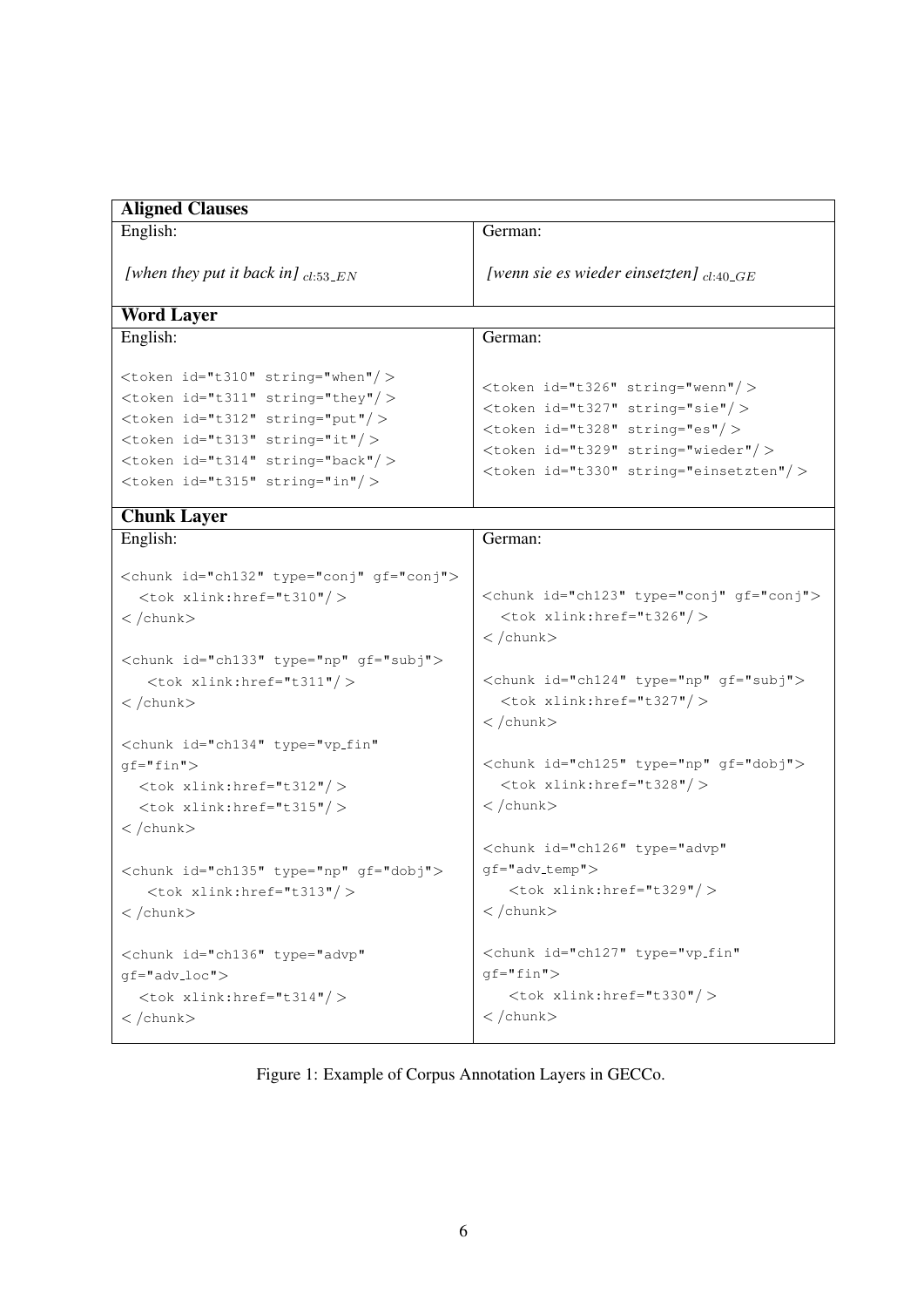For the time being, GECCo contains 10 different registers, i.e. the eight registers of written language of the CroCo corpus and two new registers (interviews and academic discourse) of spoken language (see (Kunz and Koltunski, 2011) for a more detailed description of the GECCo corpus architecture). We are currently trying to enhance the automatic annotation of the new registers by means of manual annotation. Encoding the different layers of manual annotation into CQP, we are faced with the difficulty of encoding discontinuous constituents as illustrated in section 2.

In conclusion we can say that the complexity of linguistic annotations required for studying contrasts in English-German cohesive devices necessitates both

- (i) an annotation scheme capable of coping with multilevel annotations, i.e. graph structures and
- (ii) a multilevel corpus query engine that can cope with the complexity of our annotation layers and data model.

#### 3.2 Annotation data model

XML is generally considered to be a useful tool for encoding complex structured language data. Indeed, XML is a widely used standard for encoding annotations of natural language corpora. Although the base formalism cannot describe overlapping structures since it was originally designed to represent tree structures only, its extension (Isard and Thompson, 1998) with hyperlinks (*href*) enables the representation of crossing and overlapping structures.

In our corpus annotation framework we have adopted a modular strategy. Each annotation layer is represented as a different XML file generated by MMAX2 (Müller and Strube, 2006) that supports the manual annotation. The mapping of different representation layers (the graph structure) is guaranteed by the (href) hyperlinks between the different XML files. Figure 1 shows some example annotations from the corpus.

In order to allow further corpus query and exploitation, the linguistic information contained in the XML files needs to be merged into a format readable by a corpus query engine. As this operation is not straightforward in the case of discontinuous segments, an overview of the potential difficulties will be provided in the following section.

.

## 4 Interfacing XML Annotations of Discontinuous Segments in CQP

### 4.1 CQP data model

CQP is based on an XML-like corpus encoding language that is compatible with the data model we use for corpus annotation.

The primary data used in CQP are tokens. The CQP language is a rigid positional system on the token positions, i.e. the tokens are totally ordered, providing a timeline for the incremental encoding of structural attributes. CQP provides annotations of two types of attributes:

- positional attributes: describe features related to the tokens or token position such as partof-speech, morphological features, etc.
- structural attributes: describe features related to ordered sets of tokens, such as syntactic chunks, clauses, sentences, etc.

CQP allows for incremental information merging, i.e. structural attributes can be sequentially integrated with the positional attributes so as to refine the linguistic information present in the corpus. Figure 2 displays an example of incremental annotation encoding in CQP.

Further, CQP enables the representation of overlapping structures, which is not allowed in standard XML. However, as CQP uses the positions of tokens for storage and retrieval, discontinuous segments cannot be directly represented.

In conclusion we can say that, in order to encode the GECCo corpus annotation data into CQP, the hierarchical XML representation used for encoding multi-layer annotations needs to be translated into the CQP timeline-based corpus representation on the basis of the position of tokens. The next section describes the strategy we employ for encoding discontinuous constituents into CQP.

#### 4.2 Representing discontinuous segments in CQP

As we have seen previously, structural attributes are encoded in CQP as ordered sets of token positions. Thus, a structural attribute  $TAG$  describing an XML tag (e.g. *token* or *chunk*) can be defined as the following sequence of token positions:

$$
TAG = [t_1, t_2, \dots, t_n],
$$

with  $[1, 2, ..., n]$  being a continuous sequence. Therefore, in a  $TAG$  attribute no gaps are allowed.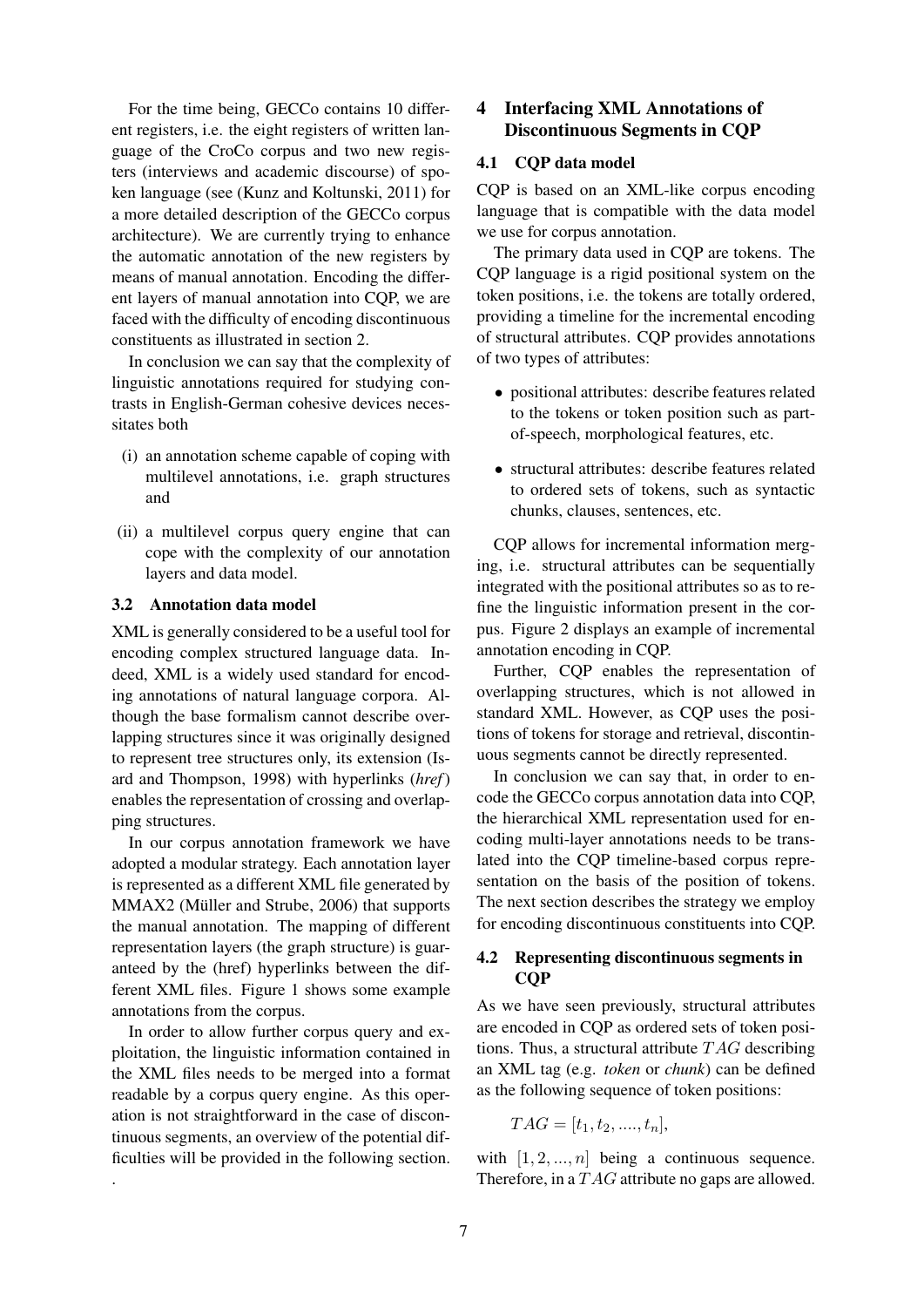| Step1: tokens           |
|-------------------------|
| $311:$ they             |
| 312: put                |
| 313: it                 |
| $314$ : back            |
| $315:$ in               |
| Step 2: morphology      |
| 311: they_Pro_plural    |
| 312: put _Verb          |
| 313: it Pro_singular    |
| 314: back Adv           |
| $315:$ in $\sim$ Adv    |
| Step 3: syntax          |
| $<$ np $>$              |
| 311: they_Pro_plural    |
| $<$ /np>                |
| $<$ vp $>$              |
| 312: put _Verb          |
| 313: it _Pro_singular   |
| 314: back_Adv           |
| $315:$ in Adv           |
| $\langle \nu p \rangle$ |

Figure 2: Merging multi-layer XML annotations into CQP.

In order to describe the strategy used to encode discontinuous segments into CQP, we first give the formal definition of a discontinuous structural attribute.

Let  $TAG$  be a sequence of tokens describing the structural attribute represented by an XML tag

 $TAG = [t_1, ..., t_i, ..., t_{i+n}, ..., t_k]$ 

and  $GAPS$  a set of integer pairs such that

 $(x_i, y_i) \in GAPS$  iff  $[x_i, x_i+1, ..., y_i]$  is a sequence of integer numbers without gaps

Then, the definition of a discontinuous sequence is as follows:

 $TAG$  is discontinuous iff  $| \textit{GAPS} | > 1$ 

As CQP does not support the representation of such discontinuous segments we adopt the following strategy: First, we split a  $TAG$  containing gaps into the set of its continuous subsets  $(\cup TAG_i)$ , i.e. sequences of tokens without gaps

```
<chunk id="ch133" gf=subj>
   <token id="t311" string="they"/ >
< /chunk>
\lechunk id="ch134" gap_id="ch134-gap" gf=fiv>
   <token id="t312" string= "put"/>\langle /chunk\rangle<chunk id="ch135" gf=dobj>
   <token id="t313" string="it"/ >
< /chunk>
\zetachunk id="ch136" qf=adv_loc>
    <token id="t314" string="back"/ >
< /chunk>
\langle chunk id="ch134" gap_id="ch134-gap" gf=fiv
    \overline{\left(1\right)} <token id="t315" string="in"/>
\langle /chunk\rangle
```
Figure 3: CQP XML-like representation of discontinuous segments.

$$
TAG = \cup TAG_i, e.i.
$$
  
=  $\cup [x_i, ..., y_i], \forall (x_i, y_i) \in GAPS$ 

Then, after having assigned an identical coindex *gap id* to all the subsets of a discontinuous  $TAG$ , we represent each of them as a standard CQP structural attribute. At the query stage, the segments that have been split are linked together into a unique segment by a query macro that selects structural attributes with the same *gap id*.

Summing up, the strategy we adopt consists of three steps:

- partitioning the discontinuous segment into a set of continuous subsets,
- representation of the continuous partitions of the original set as standard CQP structural attributes,
- reconstruction of the original discontinuous segment at the query stage.

An example of a structure that cannot be directly encoded in CQP was given in Figure 1. The English aligned clause contains a discontinuos  $TAG$  segment representing a finite verb  $vp\_fin$ (*put in*).

 $vp\_fin = [t312,t315],$  $Gap_{vp\_fin}$ =[(312,312),(315,315)]

Figure 3 shows the CQP encoding of the continuous subsets of  $vp\_fin$  defined by  $Gap_{vp\_fin}$  for this example.

After segment reconstruction, CQP will extract the expected aligned finite verb chunks from the clause-aligned German/English corpus: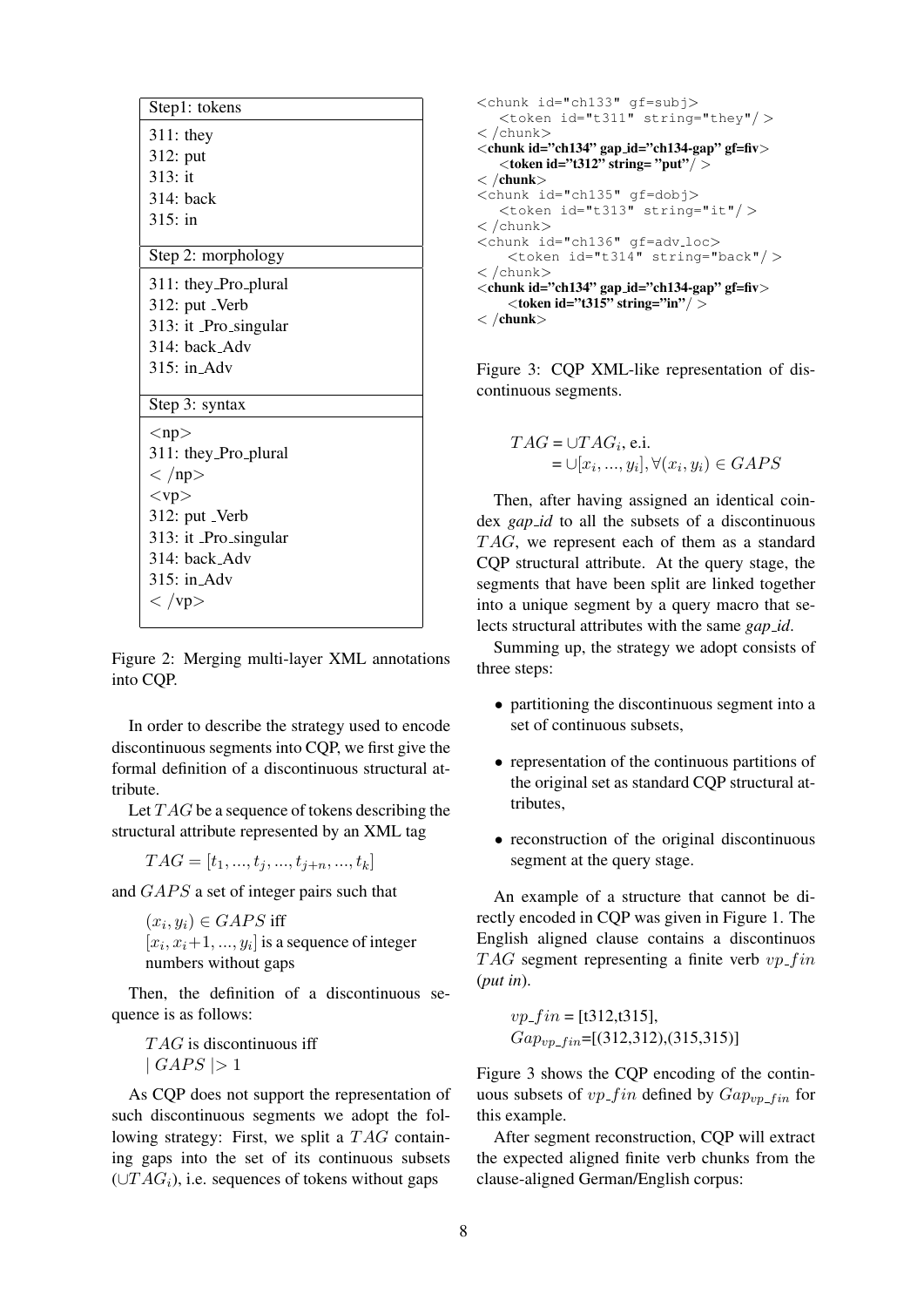199090: <clause id="GO SPEECH 009-cl67" align="G2E SPEECH 009-cl67-cl93"> *Dieser Losung ¨* </clause> →etrans:<clause id="ETRANS SPEECH 009-cl93" align="G2E SPEECH 009-cl67-cl93"> *that in the end everyone agreed to this solution* </clause>

199093: <clause id="GO SPEECH 009-cl68" align="G2E SPEECH 009-cl68-cl92"> *und das ist fur mich das Wunder ¨* </clause> →etrans:<clause id="ETRANS SPEECH 009-cl92" align="G2E SPEECH 009-cl68-cl92> *The miraculous thing for me was* </clause>

199101: <clause id="GO SPEECH 009-cl67" align="G2E SPEECH 009-cl67-cl93"> *haben zum Schluss alle zugestimmt* </clause> →etrans:<clause id="ETRANS SPEECH 009-cl93" align="G2E SPEECH 009-cl67-cl93"> *that in the end everyone agreed to this solution* </clause>

Figure 4: CQP representation of alignment in GECCo.

 $vp_f$ *in*  $EN = [put in]$  $vp_f$  *in*  $-$ GE = *[einsetzen]* 

Figure 4 represents the output obtained by querying the GECCo corpus with CQP. In particular, it shows how the framework described in this paper permits both an efficient encoding and querying of linguistic annotations (e.g. the alignment of linguistic discontinuous constituents such as  $(1)$  with  $(2)$ ) in CQP.

## 5 Conclusion

In this paper, we have discussed problematic issues that may arise in connection with the automatic encoding of a manually annotated corpus into the multilevel corpus query engine CQP. Manual corpus annotation often produces complexly structured representations of the linguistic information displayed in the corpus that are difficult to encode using general state-of-art corpus query tools.

While much research has addressed the issue of providing annotation standards for linguistic corpora, only a few resources (e.g. ANNIS2 and MATE) exist that provide efficient interfacing of those multi-layer annotations standards with corpus query engines. However, MATE (McKelvie et al., 2001) does not support parallel corpora encoding. ANNIS 2 (Zeldes et al., 2009) for instance provides translation utilities from arbitrary XML data structures to the ANNIS format. The Annis2 representation format allows the representation and graphs and discontinuous constituents of arbitrary complexity. However, the corpus query language provided by this system is highly complex and requires a high level of expertise on the part of the user.

In this paper we proposed a CQP-based alternative to ANNIS2. We described the strategy we implemented that allows the encoding and querying in CQP of multi-layer parallel corpora that include linguistic phenomena of arbitrary complexity.

Our framework compares well with frameworks such as the one implemented into ANNIS 2 in that it combines all the advantages of the corpus query engine CQP, e.g. efficient querying of very large text corpora, efficient querying of parallel corpora and an intuitive and user-friendly corpus query language, with a framework for encoding arbitrary complex data structures into CQP.